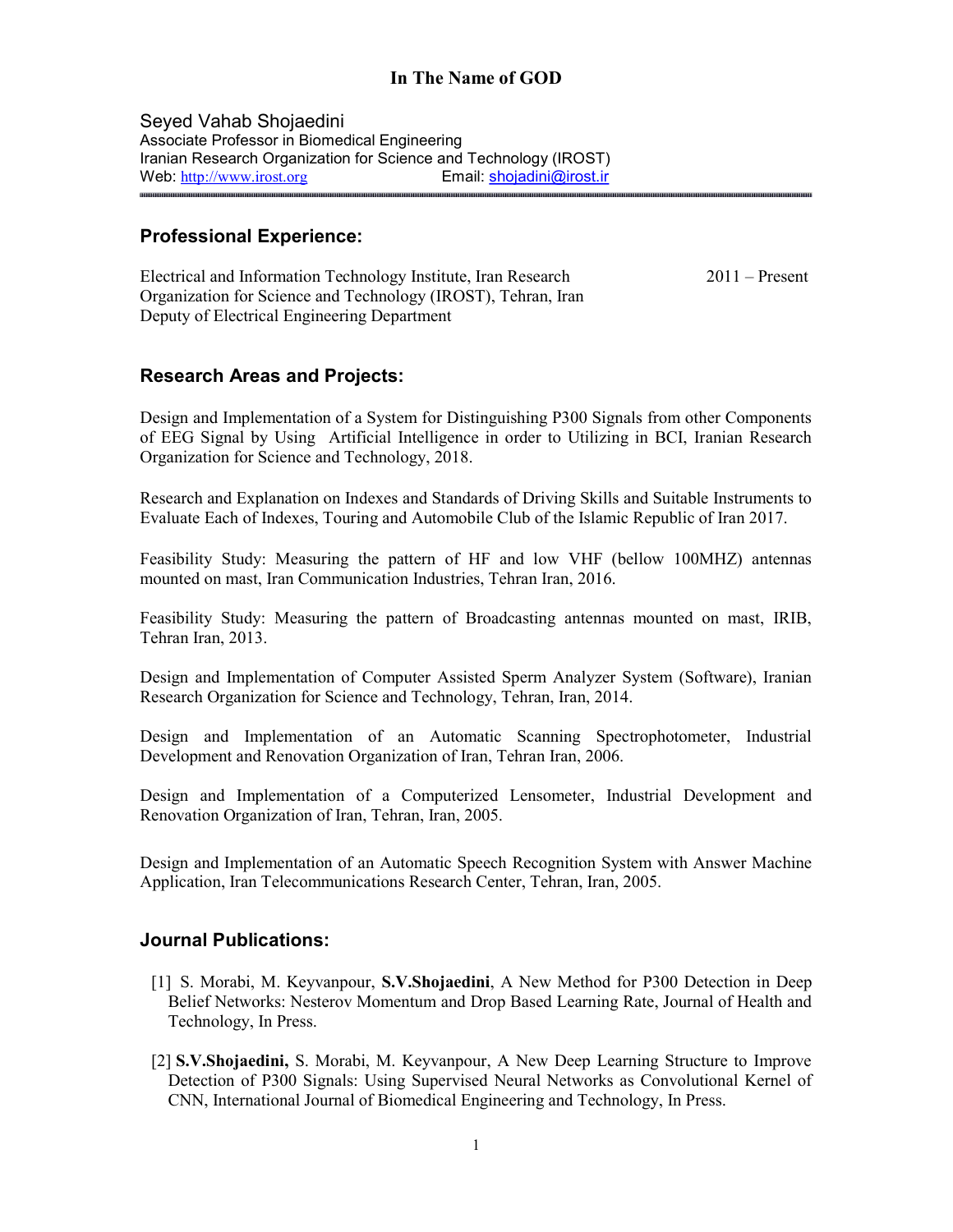- [3] S.V.Shojaedini, A. Goldar, Target Detection in Bistatic Passive Radars by Using Adaptive Processing Based on Correntropy Cost Function, Journal of Nonlinear Systems in Electrical Engineering, In Press.
- [4] S.V.Shojaedini, S. Morabi, M. Keyvanpour, A New Method for Detecting P300 Signals by Using Deep Learning: Hyper-Parameter Tuning in High Dimensional Space by Minimizing Non-Convex Error Function, Journal of Medical Signals & Sensors, Vol 8, No 4, 2018.
- [5] R. Arkanfari, S.V.Shojaedini, A New Method for Detecting Sperms in Microscopy Images: Combination of Zernike Moments and Spatial Processing, Iranian Journal of Medical Physics, Vol 15, No 4, 2018.
- [6] S.V.Shojaedini, A. Goldar, A New Model Based Signal Processing Scheme for Detecting Delay and Doppler in Bistatic Radars, Journal of Circuits, Systems and Computers, Vol 7, No 14, April 2018.
- [7] S. Ghods, S.V.Shojaedini, Y. Magsoodi, Determining Optimized Borders for Alpha-Entropy Classification Regions for Dual Compact Polarimetric Data by Using Maximum Likelihood Concept, Journal of Geomatics Science and Technology, Vol 7, June 2018.
- [8] S.V.Shojaedini, A. Goldar, M. Souri, Correntropy Based Sperm Detection: A Novel Spatiotemporal Processing for Analyzing Videos of Human Semen, Journal of Health and Technology, Springer, Vol 8, Issue 1-2, 2018.
- [9] M. Iranianpour, S.V.Shojaedini, A New Method for Segmentation of Lesions in Dermoscopy Images: Energy Optimization Based on the Radial Directions, Iranian Journal of Biomedical Engineering, Vol 10, No 4, 2017.
- [10] S.V.Shojaedini, R.Kasbgar, A New Method for Analyzing Defects in Veneer Images: Hypothesis Testing Based on Gaussian Mixture Decision Function, Bulletin of Transilvania University of Brasov, Vol 10, No 1, 2017.
- [11] S.V.Shojaedini, M.Rahiminejad, R.Kasbgar, A New Method for Geolocating of Radiation Sources Based on Evolutionary Computation of TDOA Equations, Journal of Electronic and Computer Engineering Innovation, Vol 4, No 2, 2016.
- [12] S.V.Shojaedini, R. Kasbgar, A. Kermani, A new method for defect detection in lumber images: optimising the energy model by an irregular parametric genetic approach, International Wood Products, Vol 8, No 1, 2017.
- [13] S. Ghods, S.V.Shojaedini, Y. Magsoodi, A Modified H-α Classification Method for DCP Compact Polarimetric Mode by Reconstructing QUAD H and α Parameters from Dual Ones, IEEE Journal of Selected Topics in Applied Earth Observations and Remote Sensing, 2016.
- [14] S. Ghods, S.V.Shojaedini, Y. Magsoodi, Reconstruction of full polarimetric by Using Double-Circular Compact Polarimetric Data for RadarSat-2, Journal of Geomatics Science and Technology, 2016.
- [15] S.V.Shojaedini, A. Parsiannejad, A New Strategy for Harvesting Maximum Energy in Wind Farms Based on Stochastic Modeling, Journal of Computational and Applied Research in Mechanical Engineering (JCARME), 2016.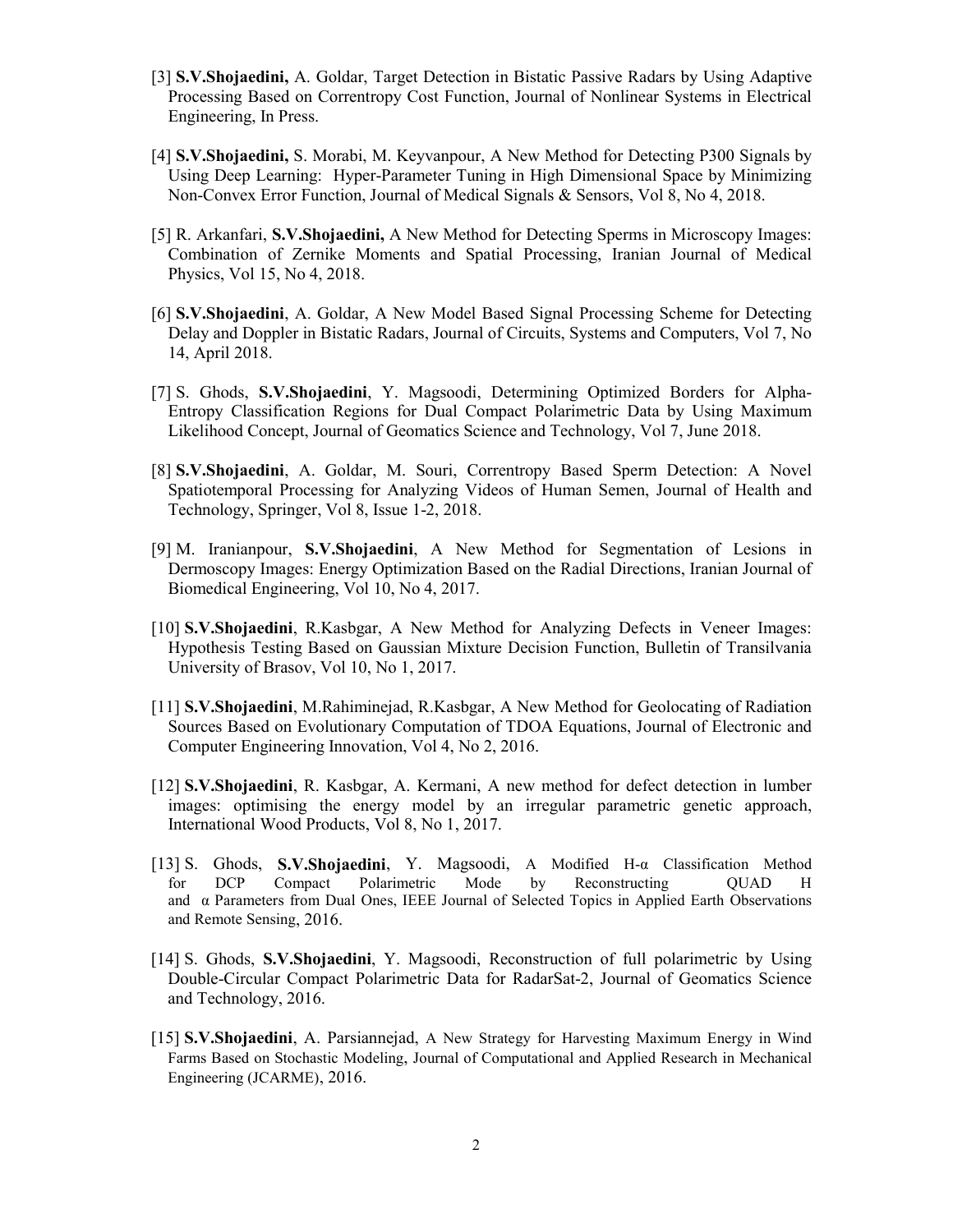- [16] S.V.Shojaedini, M. Mokhtari, R. Kasbgar, A New wavelet Based Spatio-Temporal Method for Magnification of Subtle Motions in Video, International Journal of Engineering, March 2016.
- [17] H. Rahmanzadeh, S.V.Shojaedini, Novel Automated Method for MiniRhizotrone Image Analysis: Root Detection Using Curvelet Transform, International Journal of Engineering, March 2016.
- [18] S.V.Shojaedini, R. Kabiri, A. Kermani, M. Freidooni, A New Method for Minimization of the Effect of Measurement Noise in Delay Between Sites in TDOA Based Geolocation, Radar Journal, Feb 2016.
- [19] S. Ghods , S.V.Shojaedini, Y. Magsoodi, Reconstruction of full polarimetric Entropy and α-Angle using RADARSAT2 Compact Polarimetric Data at C-Band, Radar Journal, Feb 2016.
- [20] S.V.Shojaedini, A New Fuzzy Level Set Method for Lesion Border Detection in Dermoscopy Images, Journal of Health and Technology, Springer, Dec 2015.
- [21] S.V.Shojaedini, R. Kasbgar, A New Method for on Defect Detection in Wood Surfaces: Energy Optimization on texture Minimized Surfaces, Iranian Journal of Wood and Paper Industries, 2015.
- [22] S. Ghods , S.V.Shojaedini, A Novel Automated Image Analysis Method for Counting the Population of Whiteflies on Crops' Leave, Journal of Crop Protection, 2015.
- [23] R. Kasbgar , S.V.Shojaedini, A Review on Defect Detection Techniques in Wood Surfaces by Using Digital Image Processing, Journal Protection and Utilization of Natural Sources, 2015.
- [24] S.V.Shojaedini, R. Kasbgar, A New Method for Detecting Lesion Border in Ultrasonic Images of Breast: Modified Adaptive Anisotropic Diffusion. Soft Computing Journal, 2015
- [25] S.V.Shojaedini, M.Heidari, A New Method for Sperm Detection in Infertility Cure: Hypothesis Testing Based on Fuzzy Entropy Decision, Journal of Electronic and Computer Engineering Innovation, 2015.
- [26] S.V.Shojaedini, M.Heidari, A New Method for Sperm Characterization for Infertility Treatment: Hypothesis Testing by Using Combination of Watershed Segmentation and Graph Theory, Journal of Medical Signals & Sensors, 2014.
- [27] S.V. Shojaedini and M. Heidari, Automatic Analyzing of sperms in microscopic images of human semen: Segmentation by Using Minimization of Information Distance, Iranian Journal of Medical Physics, 2014.
- [28] S.V.Shojaedini, A New Method for Joint Estimation of Delay and Doppler from Ambiguity Function, International Journal of Electronics, 2013.
- [29] S.V.Shojaedini and M.Heidari, A New Method for Root Detection in Minirhizotron Images: Hypothesis Testing Based on Entropy-Based Geometric Level Set Decision, International Journal of Engineering, 2013.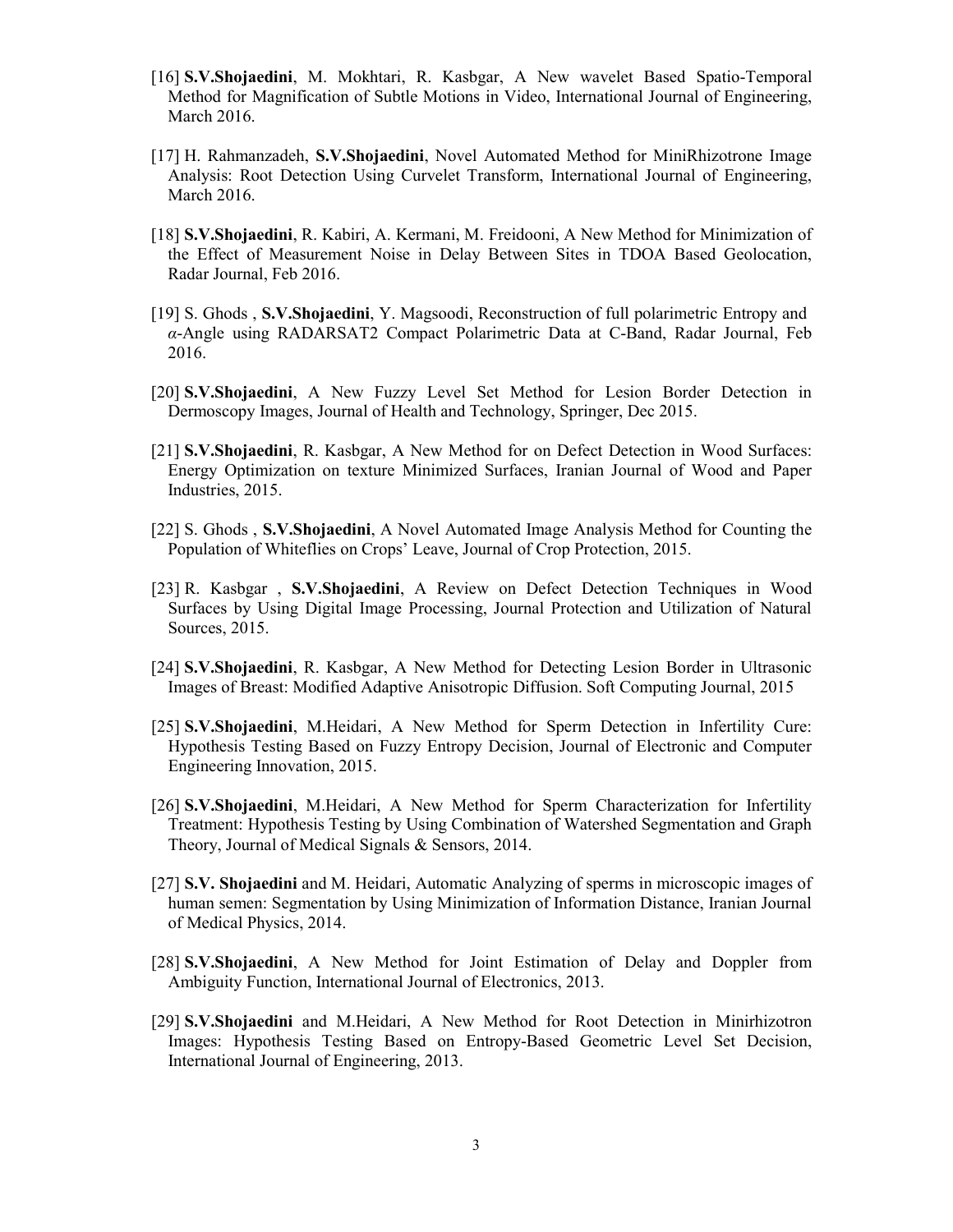- [30] S.V.Shojaedini and A.Parsiannejad, A Novel Method for Optimum Electrical Energy Harvesting from Wind Turbines: A Space-Time Model for Wind Farm by Neuro-Fuzzy Strategy, Journal Of Control (in Persian), 2013.
- [31] S.V.Shojaedini and R.Kabiri, A New Method for Locating Unknown Number of Emitters: Combination of Graph Theory and TDOA Geolocation, Journal Of Electrical and Computer Engineering (in Persian), 2011.
- [32] S.V.Shojaedini and R.Kabiri, A New Method for Estimation of Delay and Doppler in Bistatic Radars: Combination of Stochastic Process and Spatial processing for Noise and Clutter Suppression, Journal of Data and Signal Processing, 2012.
- [33] S.V.Shojaedini and R.Kabiri, A New Method for Detection of Backscattered Signals from Breast Cancer Tumors: Hypothesis Testing Using an Adaptive Entropy-Based Decision Function, Iranian Journal of Medical Physics, 2012.
- [34] S.V.Shojaedini, M.H.MiranBaygi and A.R.Sharafat, A New Method for Non-Destructive Testing By Using Ultrasound, Modares Journal of Electrical engineering (in Persian), 2009.
- [35] S.V.Shojaedini, A New Method for Characterization of Biological Particles in Microscopic Videos: Hypothesis Testing Based on a Combination of Stochastic Modeling and Graph Theory, Iranian Journal of Medical Physics, 2012.
- [36] S.V.Shojaedini, V.R.Nafisi,and A.Kermani, A New Method for Sperms Detection in Human Semen: Combination of Hypothesis Testing and Local Mapping of Wavelet Sub-Bands, Iranian Journal of Medical Physics, 2012.
- [37] S.V.Shojaedini, M.H.Miranbeygi, A Novel Method for Ultrasonic Nondestructive Testing: Using System Identification Approach, world Scientific and Engineering Society, 2006.
- [38] S.V.Shojaedini, M.H.MiranBaygi and A.R.Sharafat, A New Method for Skin Characterization By Using Ultrasound, Iranian Journal of Medical Physics (in Persian), 2007.

#### Conference Publications:

- [1] S. Aslanpour, S.V.Shojaedini, Analysis of Approaches Based on Deep Convolutional Neural Networks in Pedestrian Detection Intelligent Systems, 3<sup>rd</sup> International Conference on Electrical Engineering, September 2018.
- [2] S. Ezatzadeh, M.R. Keyvanpour, S.V.Shojaedini, Designing a Fall Detection System by Using Support Vector Machine, Second National Congress on Medical Informatics and the Seventh Electronic Health Conference, July 2018.
- [3] S. Mesdaghi, A. Mohamadpour, S.V.Shojaedini, M. Dosaranian Moghadam, Deep learning performance analysis to distinguish motor states in the technology of monitoring human activities with the help of wearable sensors, The <sup>3rd</sup> International Conference on Technology in Electrical and Computer Engineering, May 2018.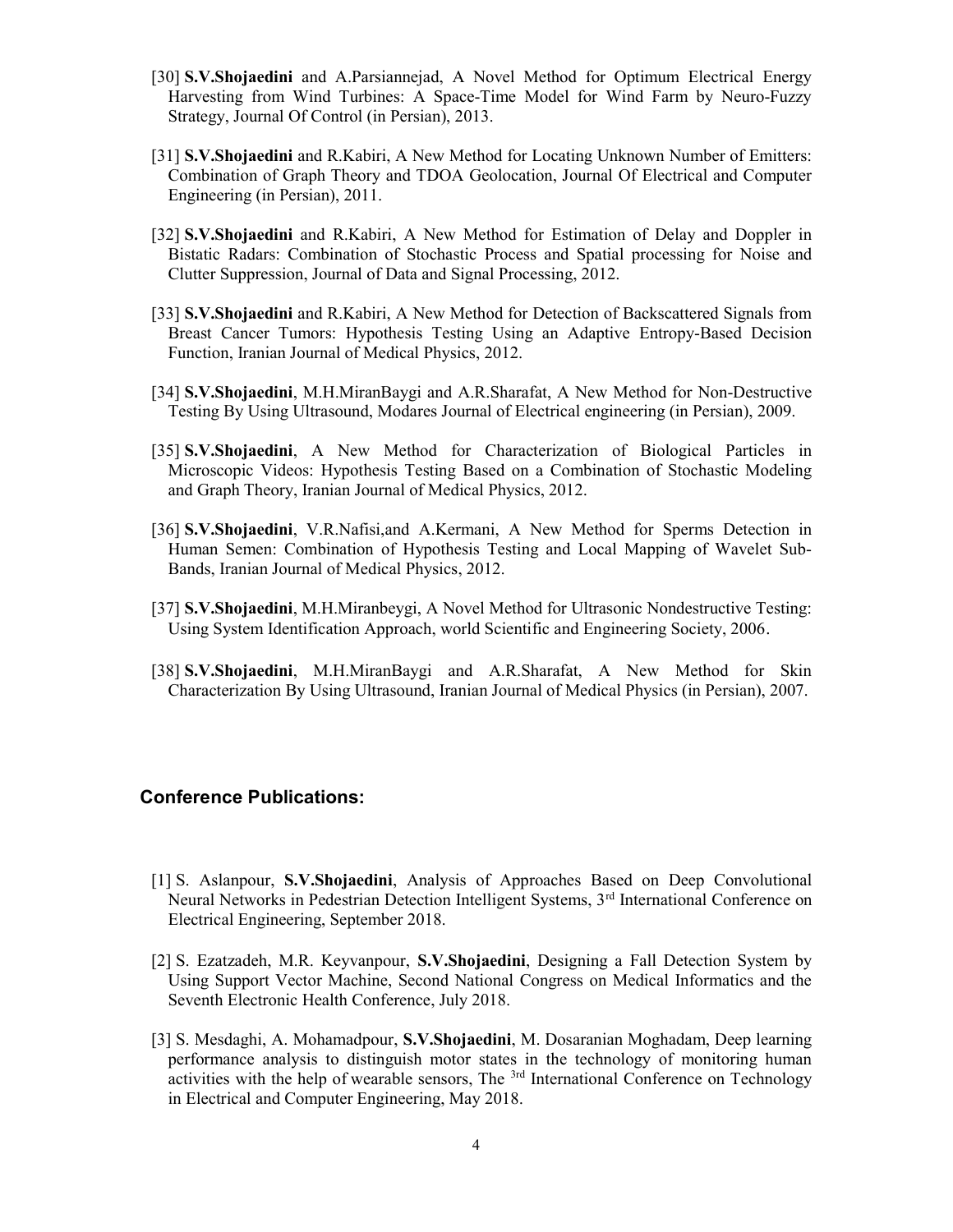- [4] A. Moghdasi, S.V.Shojaedini, Behavior Analaysis of Convolutional Neural Network in Left Ventricle Disease Diagnosis by using Magnetic Resonance Images, The <sup>3rd</sup> International Conference on Technology in Electrical and Computer Engineering, May 2018.
- [5] M. Abdolahi, S.V.Shojaedini, A New Method Based on Rate of Change and Falling Angle for Detecting Human Fall in videos of Monitoring Cameras, The <sup>5rd</sup> International Conference on Electrical Engineering and Computer with Emphasis on Native Knowledge, February 2018.
- [6] M. Adeli, S.V.Shojaedini, Analysis of Solutions Based on Deep Learning and Classic Neural Networks in Character Recognition by Using Event Related Potentials, The <sup>3rd</sup> National Conference of New Achievements in Electrical, Computer and Industrial Engineering, October 2017.
- [7] A. Ahmadian, S.V.Shojaedini, A New Method for Spectral Prediction in Cognitive Radio System by Using a RBFNN, 2<sup>rd</sup> International Conference on Knowledge-Based Research in Computer Engineering and IT, September 2017.
- [8] K. Parcham, S.V.Shojaedini, A New Method for Detecting Sperms in Microscopy Images by Using Combination of Contours and Morphological Processing, 2<sup>rd</sup> International Conference on Knowledge-Based Research in Computer Engineering and IT, September 2017.
- [9] F. Bashiri, H. Rashidi Kanan, S.V.Shojaedini, A New Method for Estimation of the Age of Human by Using Image: SVM Classification Based on Zernik Moments, 5<sup>rd</sup> Joint Conference on Fuzzy systems and Artificial Intelligence, March 2017.
- [10] H. Rahmani, S.V.Shojaedini, Analysis of Classic Strategies and Strategies Based on Soft Computing for Data Association in Target Tracking Process: Competitive Neural Networks and Stable Marriage Matching Algorithm, 9rd National Conference of Command, Control, Communications and Computers & Intelligence (C4I) , December 2016.
- [11] M. Mehrabian, S.V.Shojaedini, A New Method for Extracting Time Difference of Arrival of Reflected Signals in Bistatic Passive Radars: Adaptive Estimation Based on Minimum Non-Negative Square Means, 9<sup>rd</sup> National Conference of Command, Control, Communications and Computers & Intelligence (C4I) , December 2016.
- [12] M. Daneshvar, S.V.Shojaedini, A New Method for Noise Reduction in MRI images by using Contourlet Transform Based Median, 4<sup>rd</sup> International Conference on Applied Researches in Computer Engineering and Signal Processing, December 2016.
- [13] A. Torkashvand, S.V.Shojaedini, A New Method for Root Detection in Minirhizotrone Images Based on Wavelet Transform, 4rd International Conference on Applied Researches on Agriculture Science, October 2016.
- [14] A. Goldar, S.V.Shojaedini, A Novel Algorithm for Jointly Detecting TDOA/FDOA in Bistatic Radars Based on Higher Order Statistics, 4rd Iranian Conference on Engineering Electromagnetism, March 2016.
- [15] A. Goldar, S.V.Shojaedini, Estimating Delay and Doppler in Radar by Using Time Sequence Model of Ambiguity Function Cells and Adaptive Processing, 3<sup>rd</sup> National Conference on Applied Research in Electrical, Mechanical and Mechatronics Engineering, Feb 2016.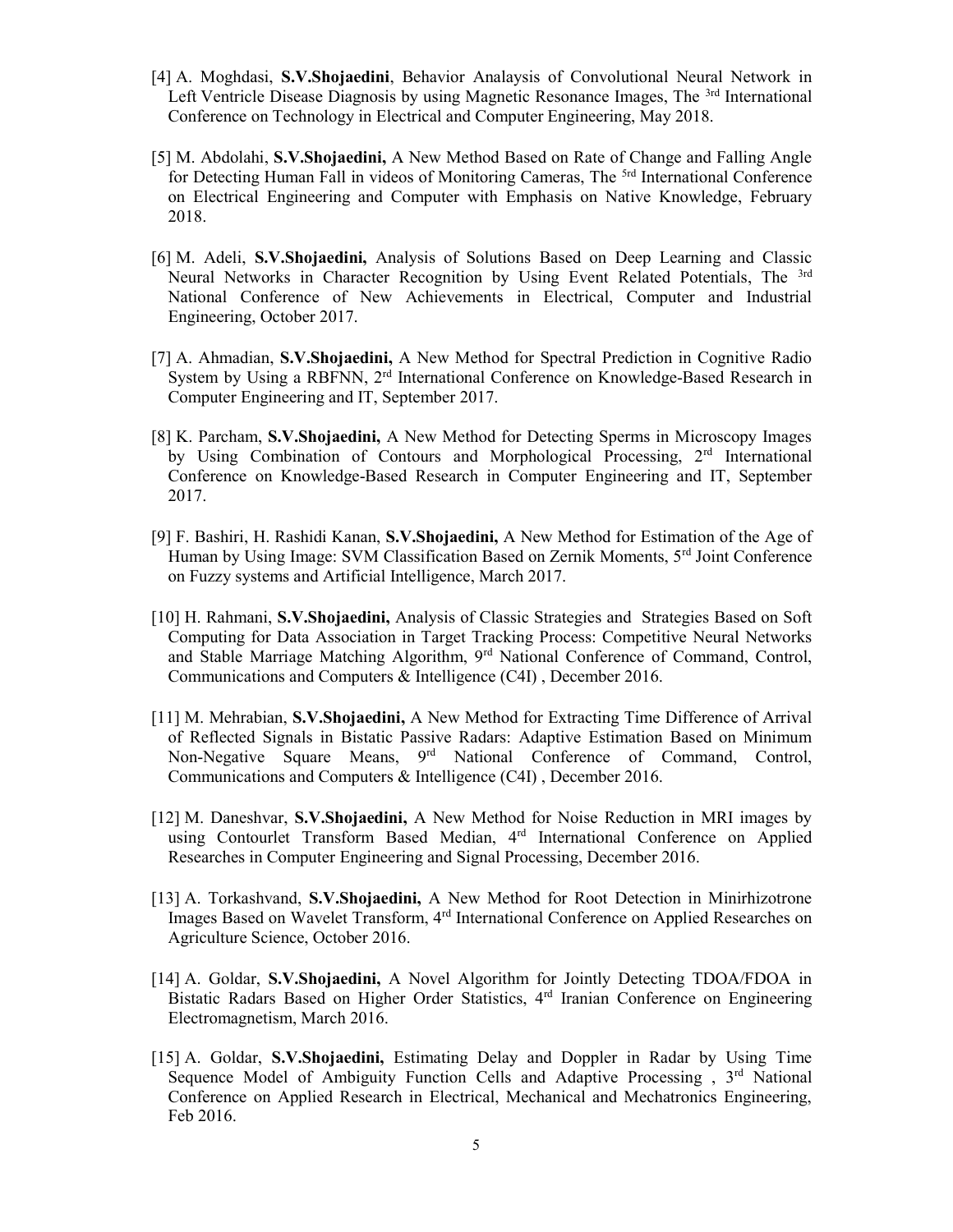- [16] H. Lari, S.V.Shojaedini, A New Method for Camera Identification Based on Estimating of the Noise Pattern of Image by Using Lee Adaptive Filter, 3rd National Conference on Applied Research in Electrical, Mechanical and Mechatronics Engineering, Feb 2016.
- [17] A. Goldar, S.V.Shojaedini, A New Method for Estimation of Delay and Doppler in Radars by Modeling Ambiguity Function Cells via a Neural Network , International Congress on Technology- Communication and Knowledge, Mashhad, Iran, Nov, 2015.
- [18] S. Ghods, S.V.Shojaedini, Y. Maghsoodi, A Modified  $H \alpha$  Plane for the Extraction of Scattering Mechanisms from Dual Circular Polarization SAR Data, 3<sup>nd</sup> International Conference on Sensors and Models in Photogrammetric and Remote Sensing, Kish Island, Iran, Nov, 2015.
- [19] H. Rahmanzadeh, S.V.Shojaedini, Evaluation and Comparison of Several Methods Existing for Processing of Minirhizotrone Data in Root Screening Procedure,  $2<sup>nd</sup>$ Conference on New Finding in Environment and Agricultural Ecosystems , Tehran, Iran, September, 2015.
- [20] H. Rahmanzadeh, S.V.Shojaedini, Performance Evaluation of Texture-Based features for Distinguishing Root and Background in Images Resulted from Minirhizotrone Technology, 2<sup>nd</sup> Conference on New Finding in Environment and Agricultural Ecosystems, Tehran, Iran, September, 2015.
- [21] S. Ghods, S.V.Shojaedini, Y. Maghsoodi, A Novel Approach for  $H \alpha$  Decomposition of Compact Polorimetric SARUsing Radar-Sat2 Data, International Geoscience and Remote Sensing Symposium 2015 (IGARSS 2015), Milan, Italy, July, 2015.
- [22] H.Rahmanzadeh, S.V.Shojaedini, Analysis and Comparing Automatic Methods for Calculating Specifications of Plant Roots In MiniRhizotrone Technology Based on Digital Image Processing, 3th National Conference on Sustainable Agriculture and Natural Resources, Tehran, Iran, June, 2015.
- [23] R.Kasbgar, S.V.Shojaedini, Detecting Defects in Wood and Veneer by Using Classification of Surface Texture Features, 3th National Conference on Sustainable Agriculture and Natural Resources, Tehran, Iran, June, 2015.
- [24] R.Kasbgar, S.V.Shojaedini, Automatic Non-Destructive Tests: A New Approach for Monitoring the Quality of Products in Wood Industries,  $3th$  National Conference on Sustainable Agriculture and Natural Resources, Tehran, Iran, June, 2015.
- [25] R.Kasbgar, S.V.Shojaedini, Determining Boundaries of Defects in Digital Images Captured from Wood Surfaces by Using Wavelet Transform, <sup>3th</sup> National Conference on Sustainable Agriculture and Natural Resources, Tehran, Iran, June, 2015.
- [26] R.Kasbgar, S.V.Shojaedini, Analysis and Evaluation of Digital Image Processing Methods for Defect Detection on Wood and Veneer surfaces for Quality Control of Wood Productions, <sup>3th</sup> National Conference on Sustainable Agriculture and Natural Resources, Tehran, Iran, June, 2015.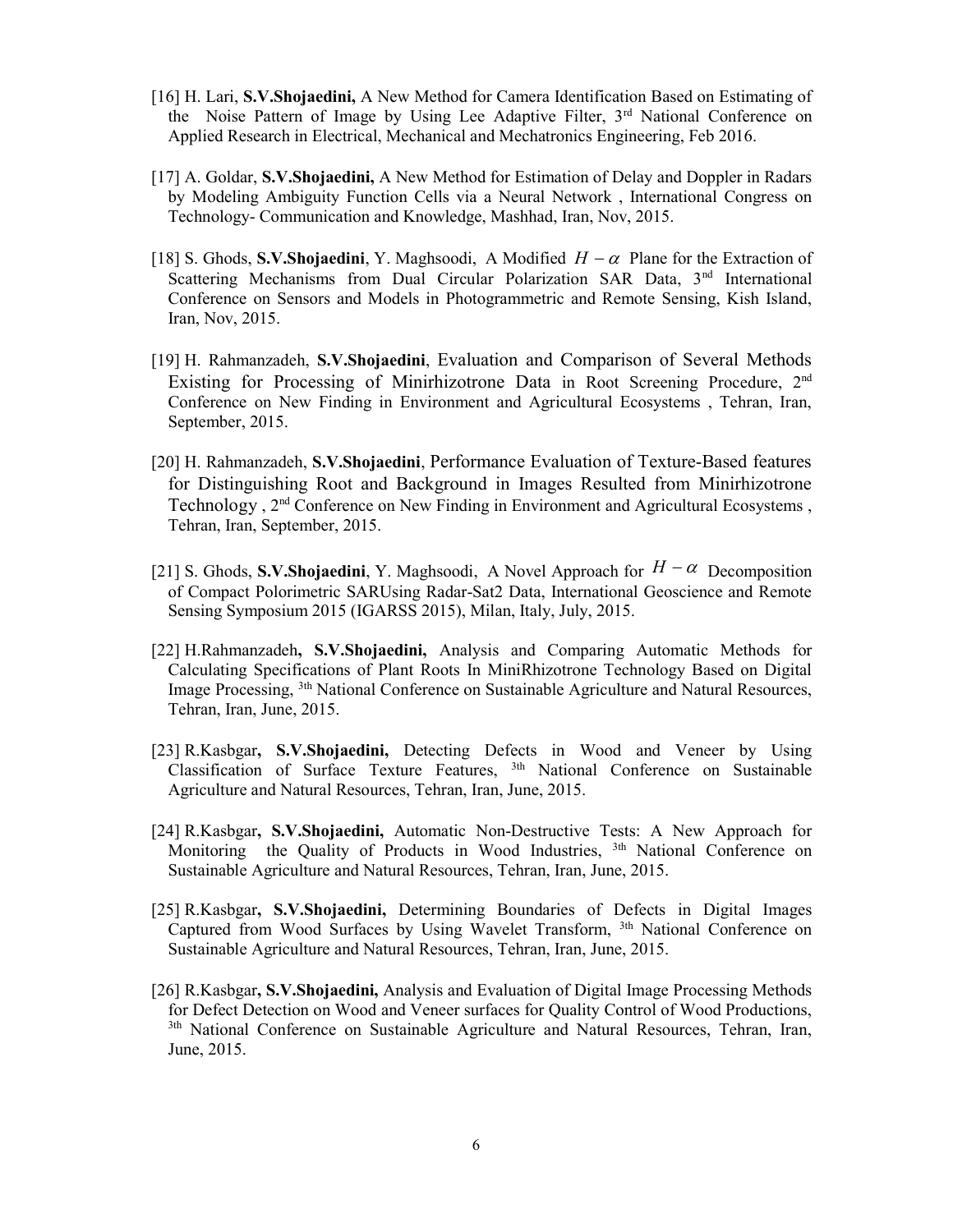- [27] S.V.Shojaedini, R.Kasbgar and A.Vaseli, A New Method for Dermoscopy Image Enhancement for Non-Invasive Detection of Skin Cancers, <sup>5th</sup> National Conference of Artificial Intelligence and Robotics, Tehran, Iran, April, 2015.
- [28] Sara Ghods, S.V.Shojaedini and Y.Maghsudi, A New Method for Capability Evaluation of M-Kai decomposition in Interpretation of the Information of Compressed Simulated Data of Polarimetric Radars, 14th International Conference of Iranian Aerospace Society, Tehran, Iran, March, 2015.
- [29] Sara Ghods, S.V.Shojaedini and Y.Maghsudi, Introducing New Models for Reconstruction of Entropic Parameters of Compressed RadarSat2 Polarimetric Radars in Band C, <sup>14th</sup> International Conference of Iranian Aerospace Society, Tehran, Iran, March, 2015.
- [30] S.V.Shojaedini and A.Parsiannejad, Feasibility Study on Wind Farm Renewable Energy Development in the South-West of Sabzevar Area, 4<sup>th</sup> Conference on Engineering Trends in Energy Conversation, Feb 2015.
- [31] S.V.Shojaedini and A.Kermani, A Novel Method for Extracting Boundaries of Lumen and Intima in Intravascular US Images by GA Based Contour Optimization, Feb 2015.
- [32] S.V.Shojaedini, R.Kabiri, A.Kermani and M.Freiduni, Improving the Performance of CFAR by Frequency Separated power Estimation for Detecting Ellint Signals, 8<sup>th</sup> Iranian Conference on C4I, Dec 2014.
- [33] Sara Ghods, S.V.Shojaedini, A New Method for Classification of Polarimetric Radar Data, 3<sup>th</sup> Iranian Conference on Engineering Electromagnetics, Tehran, Iran, Dec, 2014.
- [34] Sara Ghods, S.V.Shojaedini, A New Method for Decomposition of Compressed Data Obtained from RADARSAT2,  $3<sup>th</sup>$  Iranian Conference on Engineering Electromagnetics, Tehran, Iran, Dec, 2014.
- [35] Rahman Kabiri, S.V.Shojaedini, A New Method for Radar Transmitter Identification by Utilizing Phase Correction in Time-Frequency Features, 3<sup>th</sup> Iranian Conference on Engineering Electromagnetics, Tehran, Iran, Dec, 2014.
- [36] S.V.Shojaedini, A New Method for Sperms Detection in Microscopic Images By Using Fuzzy –Based Decision, 11<sup>th</sup> Iranian Conference on Medical Physics, Tehran, Iran, Oct, 2014.
- [37] A.Gholami Soltanmoradi, S.V.Shojaedini, A New Method for Characterization Skin Lesion in Dermoscopy Images: Optimizing Local Histograms by Using Un-Isotropic Diffusion, 11<sup>th</sup> Iranian Conference on Medical Physics, Tehran, Iran, Oct, 2014.
- [38] A.Vaseli Rezaei, S.V.Shojaedini, A New Method for Enhancement of Dermoscopy Images by Estimation PFS Using Elliptical Distribution, 11<sup>th</sup> Iranian Conference on Medical Physics, Tehran, Iran, Oct, 2014.
- [39] M.MirzaBagheri, S.V.Shojaedini, A New Method for Rejection of Impulse Noise in Medical Images by Using Combination of Spatial information and Hypothesis Test, Majlesi Electrical Engineering Conference, Isfahan, Iran, Aug, 2014.
- [40] H. Bajlan, M. Pooyan, S.V.Shojaedini, A New Method for Image Steganalysis in Wavelet Domain, 6<sup>th</sup> National Conference on Information Technology and Knowledge, Shahrud, Iran, Summer 2014.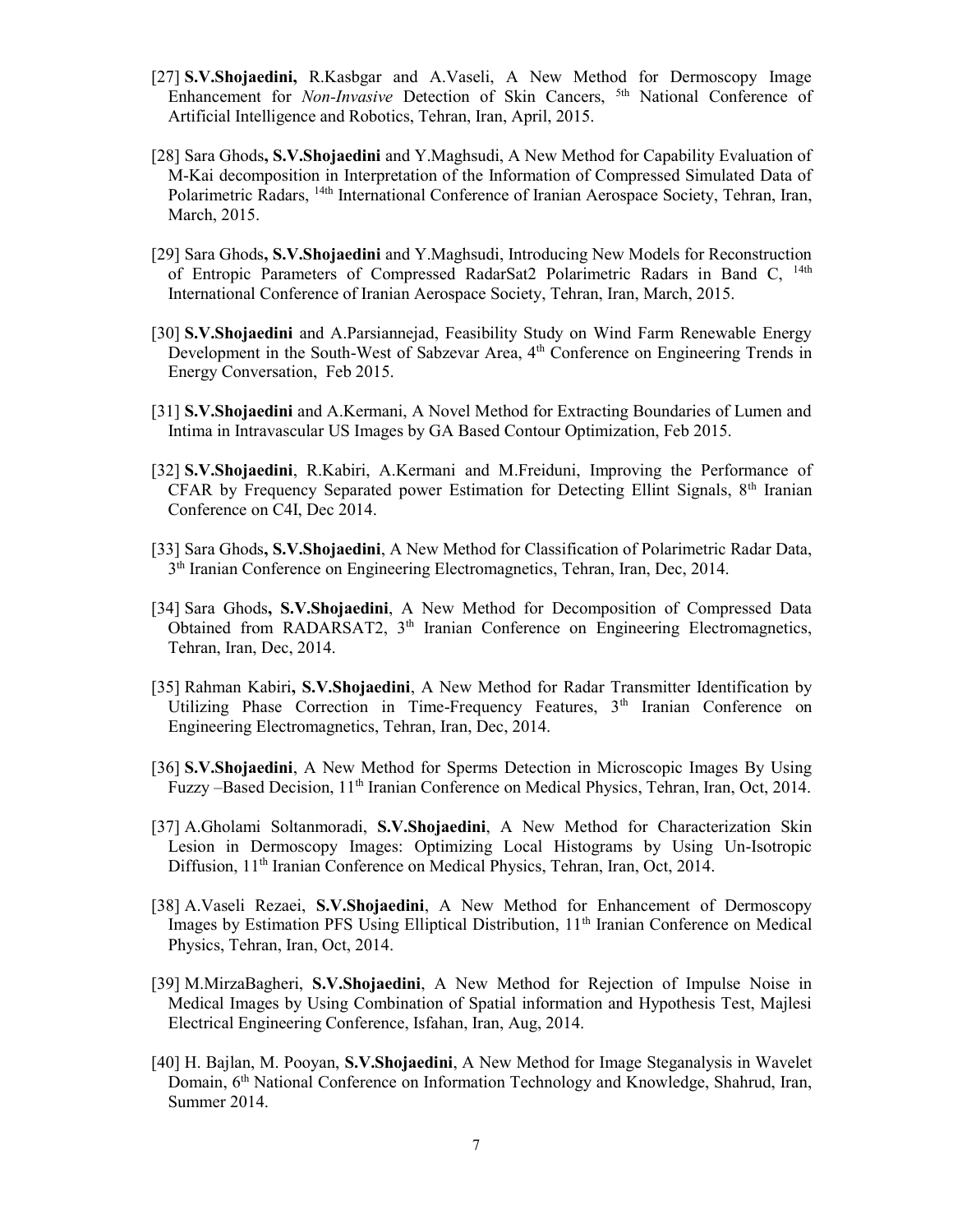- [41] H. Bajlan, M. Pooyan, S.V.Shojaedini, A New Method for Identification of Informative Sub-Bands in Steganography Images, 4<sup>h</sup> International Conference on Information Technology Management, Communication and Computer, Summer 2014.
- [42] F.Moradi , M.R.Keyvanpour, S.V.Shojaedini, Classification and Evaluation of Machine Learning Thecniques in Quantitative Nanostructure-Activity Relationship (QNAR),  $5<sup>th</sup>$ Iranian Conference on Bioinformatics,Tehran, Iran, May, 2014.
- [43] R. Ozlattalab, M. Pooyan, S.V.Shojaedini, Object Recognition in Static Images by Using Novel Geometric Features, 8<sup>th</sup> National Symposium of Advances in Science and Technology (in Persian), Mashhad, Iran, 2014.
- [44] S.V.Shojaedini, Detecting Weak Signal in Passive Radars by Using S-Transform , National Symposium of Passive Radars (in Persian), Shiraz, Iran, 2011.
- [45] S.V.Shojaedini, A New Method for Detecting Moving Targets in Un-Stable Images by Using Stochastic Modeling of Image Background , National Symposium of Passive Radars (in Persian), Shiraz, Iran, 2011.
- [46] S. Meyment Abadi, A. Mirghadri, S.V.Shojaedini, Design TJ Improved Identification Protocol, 15<sup>th</sup> Iranian Conference on Electrical Engineering (in Persian), Tehran, Iran, 2007.
- [47] S.V.Shojaedini, M.H.MiranBaygi and A.R.Sharafat, A New Method for Ultrasonic Skin Characterization, 13th Iranian Conference on Electrical Engineering (in Persian), Zanjan, Iran, 2005.
- [48] S.V.Shojaedini, A. Mahlujifar and M. Arj, A novel Method for Computing the Acoustic field Obtained from a Circular Array of Ultrasonic Sensors, 11<sup>th</sup> Iranian Conference on Electrical Engineering (in Persian), Shiraz, Iran, 2003.
- [49] S.V.Shojaedini, M.H. Miranbaygi and E. Kabir, A Novel Method for Estimating Concentrations of Two Types of the Complex Biological Mixtures by Using Artificial Neural Networks, 10<sup>th</sup> Iranian Conference on Electrical Engineering (in Persian), Tabriz, Iran, 2002.
- [50] S.V.Shojaedini, M.H. Miranbaygi and E. Kabir, A Novel Method for Estimating Concentrations of Two Particles of the Complex Mixtures by Using Artificial Neural Networks, 8<sup>th</sup> National Computer CSI Conference (in Persian), Tehran, Iran, 2003.
- [51] S.V.Shojaedini, M.H. Miranbaygi and E. Kabir, Design and Implementation of an Software Error Compensated Automatic Scanning Spectrophotometer, 10<sup>th</sup> Iranian Conference on Electrical Engineering (in Persian), Tabriz, Iran, 2002.
- [52] M. Badiei, M.H. Miranbaygi and S.V.Shojaedini, Simulation of the Effect of Laser-diode on Prostate Tissue, Iranian Conference on Laser Applications in Biomedicine (in Persian), Tabriz, Iran, 2002.
- [53] S.V.Shojaedini, Human Identification by Using Combination of Speech and Iris Features, Accepted as a Workshop in the Second International ISC Conference on Information Security and Cryptology (in Persian), 2002.
- [54] S.V.Shojaedini and A. Mahlujifar, Computing the Acoustic field Obtained from a Circular Array of Ultrasonic Sensors by a New Surface Dividing Approach,  $5<sup>th</sup>$  Iranian Conference on Medical Physics (in Persian), Tehran, Iran, 2002.